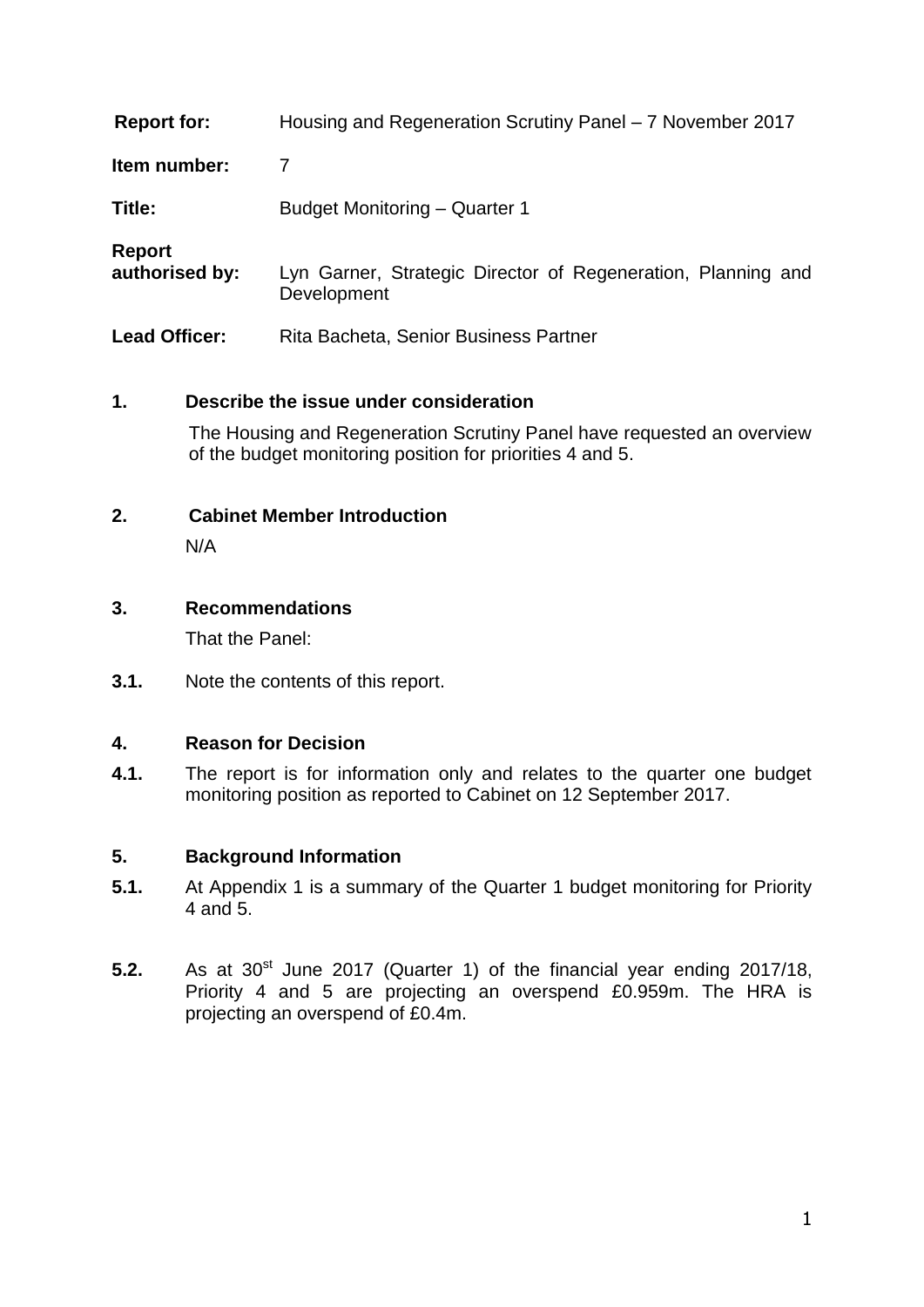**5.3.** Table 1 below sets out financial performance at priority level. A detailed analysis at directorate level is attached at Appendix 1.

| <b>Priority</b>                             | <b>Revised</b><br>2017/8<br><b>Budget</b> | <b>Quarter 1</b><br><b>Outturn</b><br><b>Forecast</b> | <b>Quarter 1</b><br><b>Forecast to</b><br><b>Budget Variance</b> |
|---------------------------------------------|-------------------------------------------|-------------------------------------------------------|------------------------------------------------------------------|
|                                             | £'000                                     | £'000                                                 | £'000                                                            |
| PR4 Growth & Employment                     | 9,251                                     | 9,425                                                 | 174                                                              |
| PR5 Homes & Communities                     | 20,415                                    | 21,200                                                | 785                                                              |
| <b>General Revenue Total</b>                | 29,666                                    | 30,625                                                | 959                                                              |
| <b>PR5 Homes &amp; Communities</b><br>(HRA) | -48                                       | 363                                                   | 411                                                              |
| <b>HRA Total</b>                            | $-48$                                     | 363                                                   |                                                                  |

#### **Table 1 – Revenue Budget Monitoring Forecast for Quarter 1 2017/18**

#### **6. Revenue Finance Overview**

#### **PRIORITY 4 Overspend £0.17m**

- **6.1.** An overspend of £0.25m is largely due to an unmet saving hence the extended employment of a team of commercial property valuers from March 2017 to March 2018. The majority of these posts will no longer be required once the HDV is established and some of the commercial properties have been transferred.
- **6.2.** The overspend in this area is offset by £0.08m from an overachievement of planning income and additional contribution from NWLA to staff costs.

# **PRIORITY 5 (General Fund) Overspend £0.80m**

- **6.3.** Housing and Growth's full year forecast is showing an overspend of £0.80m at the end of Q1.
	- There is a projected £0.60m overspend in in-borough private sector leases,
	- £0.70m overspend in bed and breakfast accommodation and
	- £0.40m underspend in Supplier managed Private sector leases.
- **6.4.** A key factor is the ability of the service area to meet the target/assumptions behind the MTFS especially the targets for out of London moves and new acquisitions.
- **6.5.** The service has identified a number of actions to attempt to reduce the projected overspend by year end. Officers are currently in dialogue with providers to deliver further shared facility hostels in 2017/18. Officers are also in discussion with various landlords to ensure retaining existing and sourcing future leased accommodation. Also, there are initiatives in the pipeline to increase supply and acquisitions.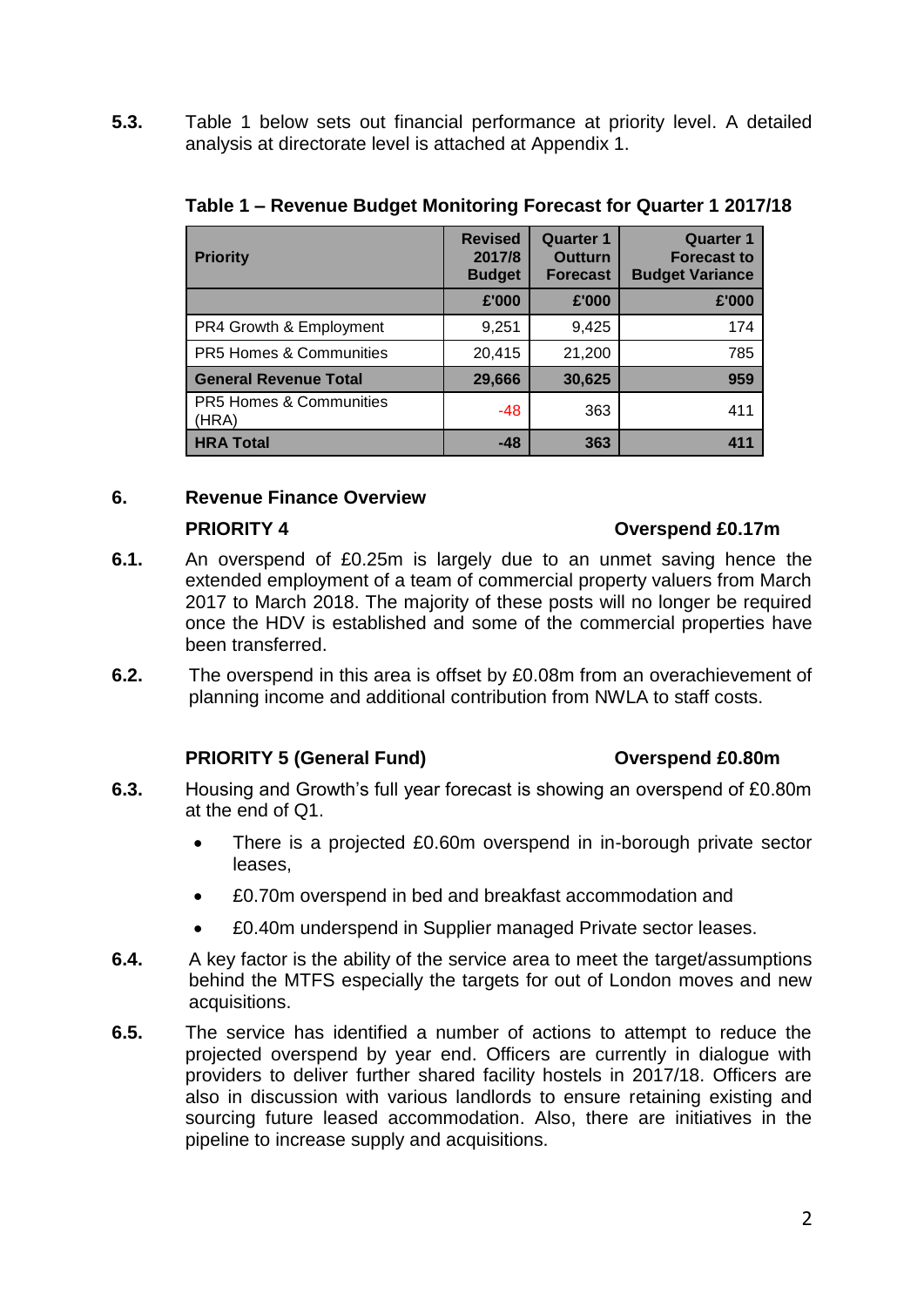## **PRIORITY 5 (HRA) Overspend £0.4m**

**6.6.** The HRA budget is projecting overspend of £0.4m for the year ending March 2018. The HRA outturn summary is set out in Table 2 below.

|                                      | <b>Revised</b><br>2017/8 | <b>Quarter 1</b><br><b>Outturn</b> | <b>Forecast to</b><br><b>Budget</b> |
|--------------------------------------|--------------------------|------------------------------------|-------------------------------------|
| <b>Total for HRA</b>                 | <b>Budget</b>            | <b>Forecast</b>                    | <b>Variance</b>                     |
|                                      | £'000                    | £'000                              | £'000                               |
| <b>Managed Services Income</b>       | $-107,736$               | $-107,377$                         | 359                                 |
| <b>Managed Services Expenditure</b>  | 12,492                   | 12,678                             | 187                                 |
| <b>Retained Services Expenditure</b> | 95,196                   | 95,061                             | $-135$                              |
| <b>Total for HRA</b>                 | $-48$                    | 363                                | 411                                 |

**Table 2 – HRA Budget Forecast (Quarter 1)**

- **6.7.** Appendix 2 provides a summary of the income and expenditure for the HRA budget.
- **6.8.** The HRA income shortfall relates primarily to income receivable from garage lets and Officers are drawing up an action plan to bring this budget back in line.
- **6.9.** Waste management costs have increased due to contract inflation but are offset by a lower than anticipated charge in landlord insurance costs. These changes will be reflected in next year's Tenant and Leaseholders' service charges and hence therefore reimburse the HRA as necessary.
- **6.10.** There remains outstanding debt relating to the water rates. The contract as it stands with Thames Water continues to create financial pressure for the HRA, as the HRA has to bear the costs of non-payment of bills which cannot be passed back to Thames Water.

#### **7. Capital Expenditure Forecast at Quarter 1**

- **7.1.** At Q1, the capital programme is forecasting for priority 4 and 5 an underspend of £48.6m shown in Table 3 below. It is essential to the delivery of the Council's longer term objectives that capital expenditure takes place in a timely fashion to ensure the Council has the ability to deliver service improvements and longer term revenue savings.
- **7.2.** Further scrutiny will take place to ensure that any capital proposals are capable of being delivered and that resources are allocated to their delivery.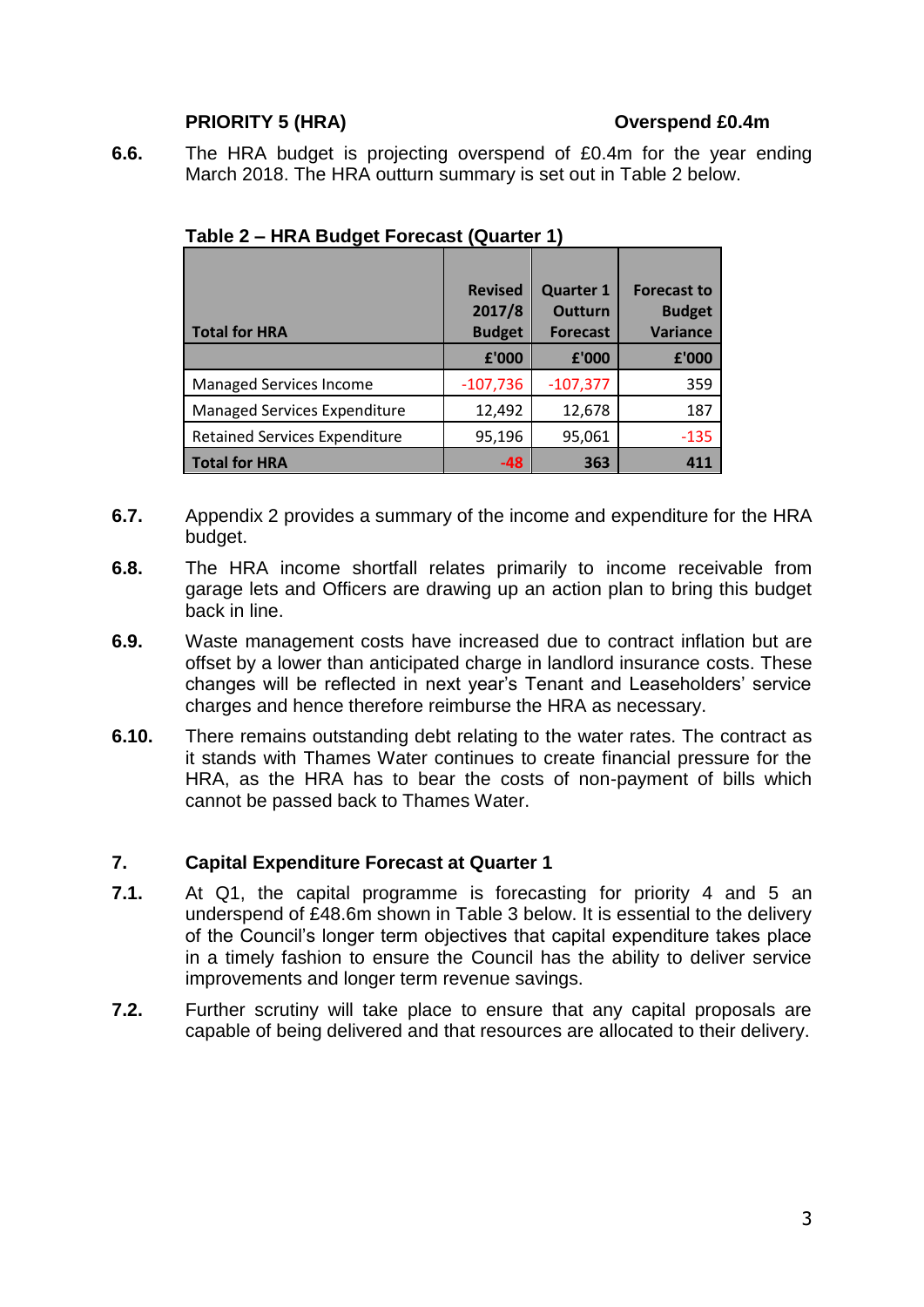|                                  | <b>Revised</b><br><b>Budget</b><br>2017/18 | <b>Quarter 1</b><br><b>Forecast</b> | <b>Quarter 1</b><br><b>Budget to</b><br><b>Forecast</b><br>Variance |
|----------------------------------|--------------------------------------------|-------------------------------------|---------------------------------------------------------------------|
|                                  | £'000                                      | £'000                               | £'000                                                               |
| Priority 4 - Growth & Employment | 63,310                                     | 30,000                              | 33,310                                                              |
| Priority 5 - Homes & Communities | 16,431                                     | 1,100                               | 15,331                                                              |
| <b>Grand Total</b>               | 79,741                                     | 31,100                              | 48,641                                                              |

## **Table 3 – Capital Expenditure (Quarter 1)**

- **7.3.** At Q1, the revised budget is equal to the agreed MTFS budget plus the carry forwards agreed by Cabinet at its meeting in June 2017 plus the adiustments set out below.
- **7.4.** Since Cabinet's meeting of June 2017 there have been a number of adjustments to the capital budget that have increased it by £7.2m. The most significant of these was the addition of the public realm works at Tottenham Hotspurs Football Club (£5m), confirmation of the GLA's continuing support for the Council's Opportunity Investment Fund (£1.3m) and support for the procurement of the North Tottenham DEN (£0.8).
- **7.5.** A high level commentary on the priority projected outturn is set out below;

# Priority 4

- **7.6.** Within the overall budget are significant allocation subject to external dependencies including: the HRW business acquisitions budget (£5.5m) Strategic Site Acquisitions budget (£9.0m) and the Wards Corner CPO budget (£17.9m) which total £32.4m or over 50% of the budget. The timing of a significant amount of this expenditure has slipped to 2018/19.
- **7.7.** Of the residual budget, £30.9m, almost half of this relates to the Marsh Lane relocation project (£14.5m). It is unlikely that there will be significant spend on this project this financial year.
- **7.8.** The budgets for the Alexandra Palace heritage project (£3.3m) and general maintenance (£0.47m) have already been spent.
- **7.9.** Taking the above into account, and accepting that forecasting these budgets is problematic, it is estimated that the priority will spend c£30m this financial year.

# Priority 5

**7.10.** This budget on temporary accommodation solutions (the development of temporary accommodation hostels) is currently forecasting to spend £1.1m against a budget of £4.3m.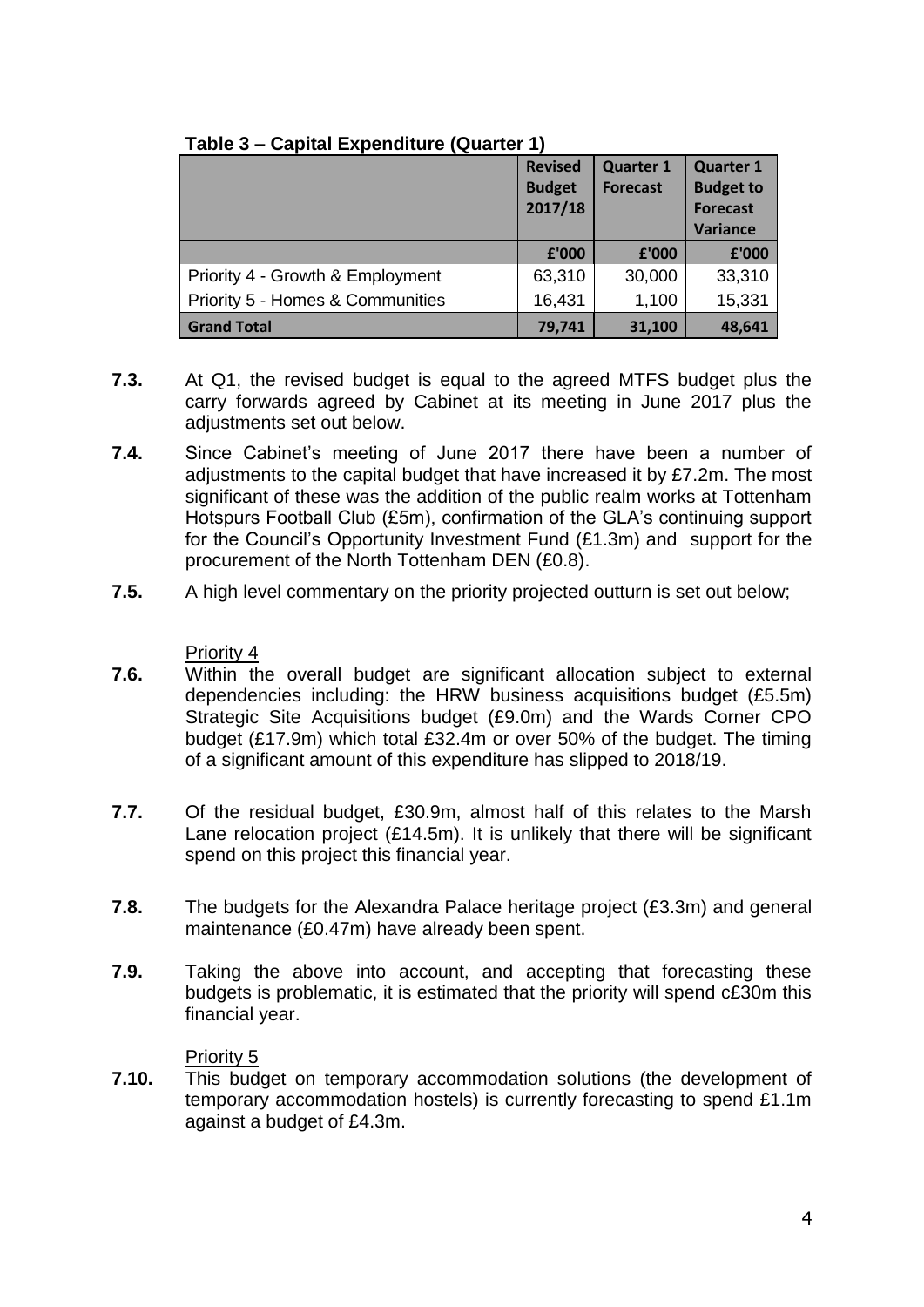**7.11.** A strategy paper for the £11.1 capital budget for temporary accommodation acquisitions scheme (the purchasing of units to use as temporary accommodation placements) is being considered by priority 5 board. If adopted the strategy will accelerate expenditure. At this stage (assuming that the strategy is not implemented) it is anticipated that there will be slippage of approximately £15m total for this priority.

# **8. MTFS Savings 2017/8**

**8.1.** The MTFS savings target for 2017/18 for priority 4 and 5 is £1.6m. As at the Q1 of the financial year, it is projected that £1.3m (84%) of the target will be achieved. Table 4 below summarises the savings position at priority level and Appendix 3 has a detailed breakdown of savings and, where provided, comments to explain reason for non-delivery of savings.

| MTFS Savings 2017/18 |                           |                    |              |                                             |                                    |                      |  |  |  |  |
|----------------------|---------------------------|--------------------|--------------|---------------------------------------------|------------------------------------|----------------------|--|--|--|--|
|                      | <b>New</b><br><b>MTFS</b> | Old<br><b>MTFS</b> | <b>Total</b> | <b>Savings</b><br><b>Achieved</b><br>2017/8 | <b>Savings</b><br><b>Shortfall</b> | %<br><b>Achieved</b> |  |  |  |  |
|                      | £'000                     | £'000              | £'000        | £'000                                       | £'000                              | %                    |  |  |  |  |
| <b>Priority 4</b>    |                           |                    | 828          |                                             |                                    |                      |  |  |  |  |
|                      | 503                       | 325                |              | 578                                         | 250                                | 70%                  |  |  |  |  |
| <b>Priority 5</b>    | ۰                         |                    | 765          |                                             |                                    |                      |  |  |  |  |
|                      |                           | 765                |              | 765                                         |                                    | 100%                 |  |  |  |  |
| <b>Total</b>         | 503                       | 1,090              | 1,593        |                                             |                                    |                      |  |  |  |  |
|                      |                           |                    |              | 1,343                                       | 250                                | 84%                  |  |  |  |  |

**Table 4 – Summary – 2017/18 MTFS Savings by Priority**

- **8.2.** Table 4 show the total amount reported as achievable at Quarter 1 as £1.34m – this represents 84% of the savings agreed in the MTFS for 2017/18.
- **8.3.** The factors that have resulted in shortfall in the savings programme for each priority area are summarised below.

# Priority Four

**8.4.** The shortfall of £0.25m relates to transitional costs linked to the HDV including the extended employment of a team of commercial property valuers from March 2017 to March 2018. The Service is expected to deliver 70% of approved savings. Line by line comments on individual priority 4 savings, where provided, are detailed at Appendix 3a.

Priority Five

**8.5.** Priority 5 is projecting that all its savings will be achieved. Further details on priority 5 savings are detailed at Appendix 3b.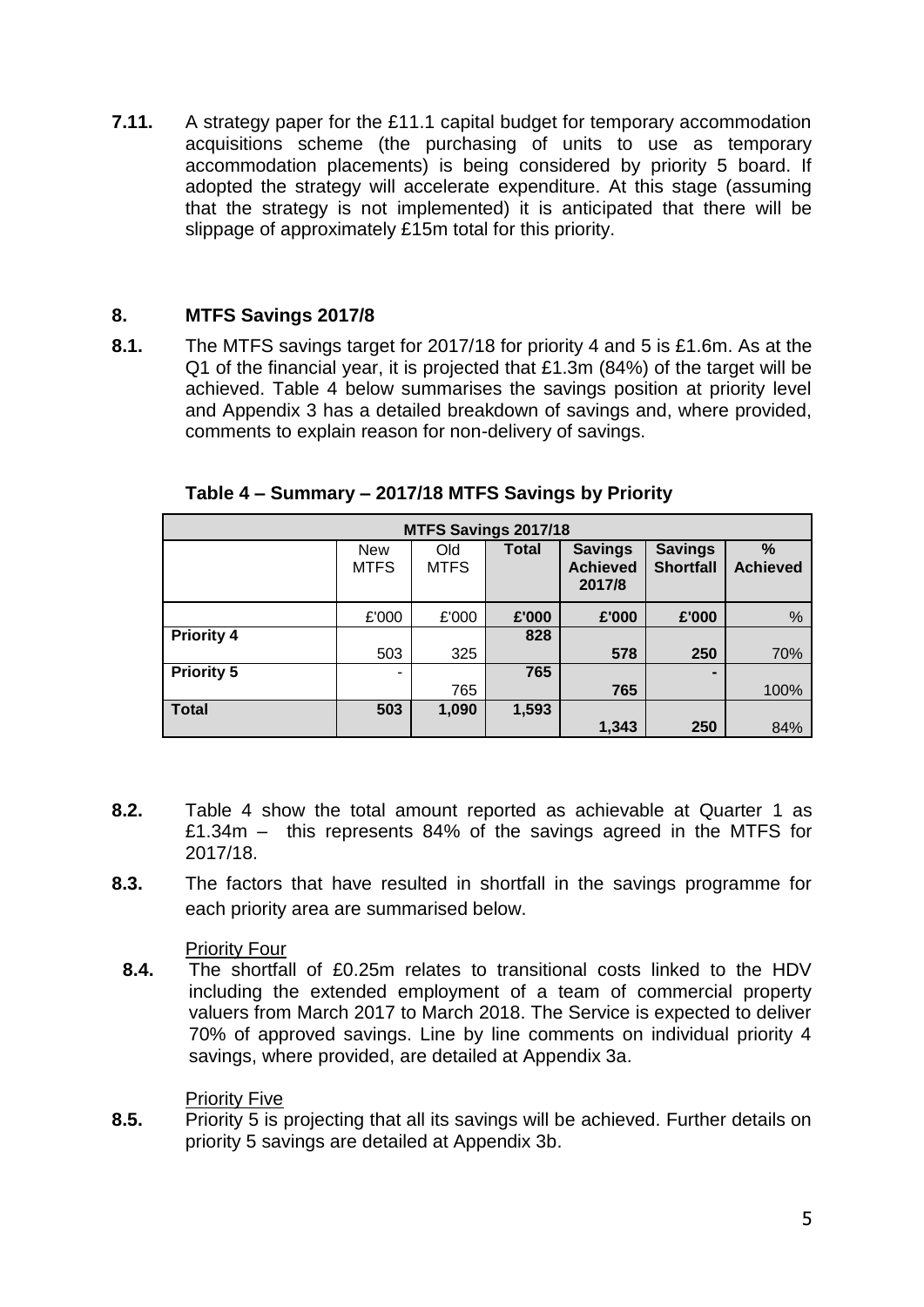## **9. Contributions to strategic outcomes**

N/A

#### **10. Statutory Officers Comments (Chief Finance Officer (including procurement), Assistant Director of Corporate Governance, Equalities)**

#### Finance and Procurement

- **10.1.** The subject of this report is the financial budget monitoring. There are no additional financial comments.
- **10.2.** Legal
- **10.3.** The Assistant Director of Corporate Governance has been consulted on this report.
- **10.4.** Section 28 of the Local Government Act 2003 imposes a statutory duty on the Council to monitor during the financial year its expenditure and income against the budget calculations. If the monitoring establishes that the budgetary situation has deteriorated, the Council must take such action as it considers necessary to deal with the situation. This could include, as set out in the report, action to reduce spending in the rest of the year.
- **10.5.** The Council must act reasonably and in accordance with its statutory duties and responsibilities when taking the necessary action to reduce the over spend.

**Equalities** 

**10.6.** There are no direct equalities implications arising from the report.

# **11. Use of Appendices**

Appendix 1 – Directorate Level Forecast (Quarter 1)

Appendix 2 – HRA Forecast (Quarter 1)

Appendix 3 – Detailed MTFS Savings Monitor (Quarter 1)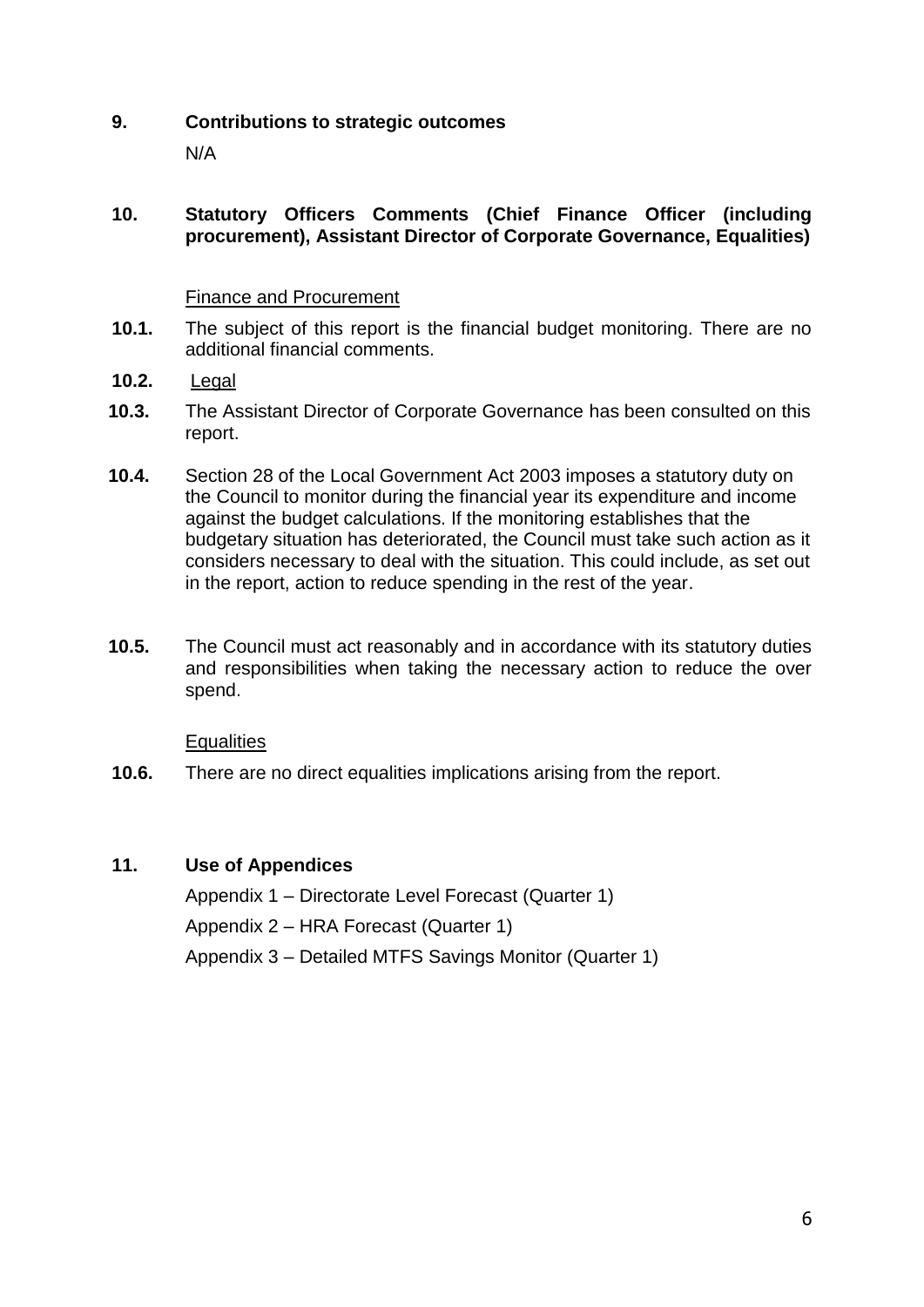# **Revenue Budget Forecast as at Quarter 1** APPENDIX 1

|                                          |                                                  | <b>Revised</b> | <b>Quarter 1</b> |                |
|------------------------------------------|--------------------------------------------------|----------------|------------------|----------------|
| <b>Priority for Report</b>               | <b>Directorate</b>                               | 2017/8 Budget  | Forecast         | Variance       |
|                                          |                                                  |                |                  |                |
| <b>PR4 Growth &amp; Employment</b>       | <b>CM Assistant Director for Commissioning</b>   | 794,330        | 816,552          | 22,221         |
|                                          | <b>M1 Non Service Revenue</b>                    | 1,900,200      | 1,902,200        | 2,000          |
|                                          | <b>PLAN Assistant Director of Planning</b>       | 1,522,830      | 1,524,249        | 1,419          |
|                                          | <b>RGEN Director for Housing and Growth</b>      | 1,246,646      | 1,394,546        | 147,900        |
|                                          | <b>RPD02 Director of Regeneration</b>            | 3,320,128      | 3,320,128        | $\overline{0}$ |
|                                          | V00001 Dir of Regeneration Planning, Development | 467,152        | 467,152          | $\overline{0}$ |
| <b>PR4 Growth &amp; Employment Total</b> |                                                  | 9,251,286      | 9,424,827        | 173,540        |
|                                          |                                                  |                |                  |                |
| <b>PR5 Homes &amp; Communities</b>       | <b>AH03 Community Housing Services</b>           | 10,719,938     | 11,504,647       | 784,709        |
|                                          | <b>AH05 Housing Commissioned Services</b>        | 9,695,066      | 9,695,066        | $\overline{0}$ |
| <b>PR5 Homes &amp; Communities Total</b> |                                                  | 20,415,004     | 21,199,713       | 784,709        |
|                                          |                                                  |                |                  |                |
| <b>General Revenue Total</b>             |                                                  | 29,666,290     | 30,624,539       | 958,249        |
|                                          | <b>Housing Revenue Account</b>                   | $-48,300$      | 362,748          | 411,048        |
| <b>Haringey Total</b>                    |                                                  | 29,617,990     | 30,987,287       | 1,369,297      |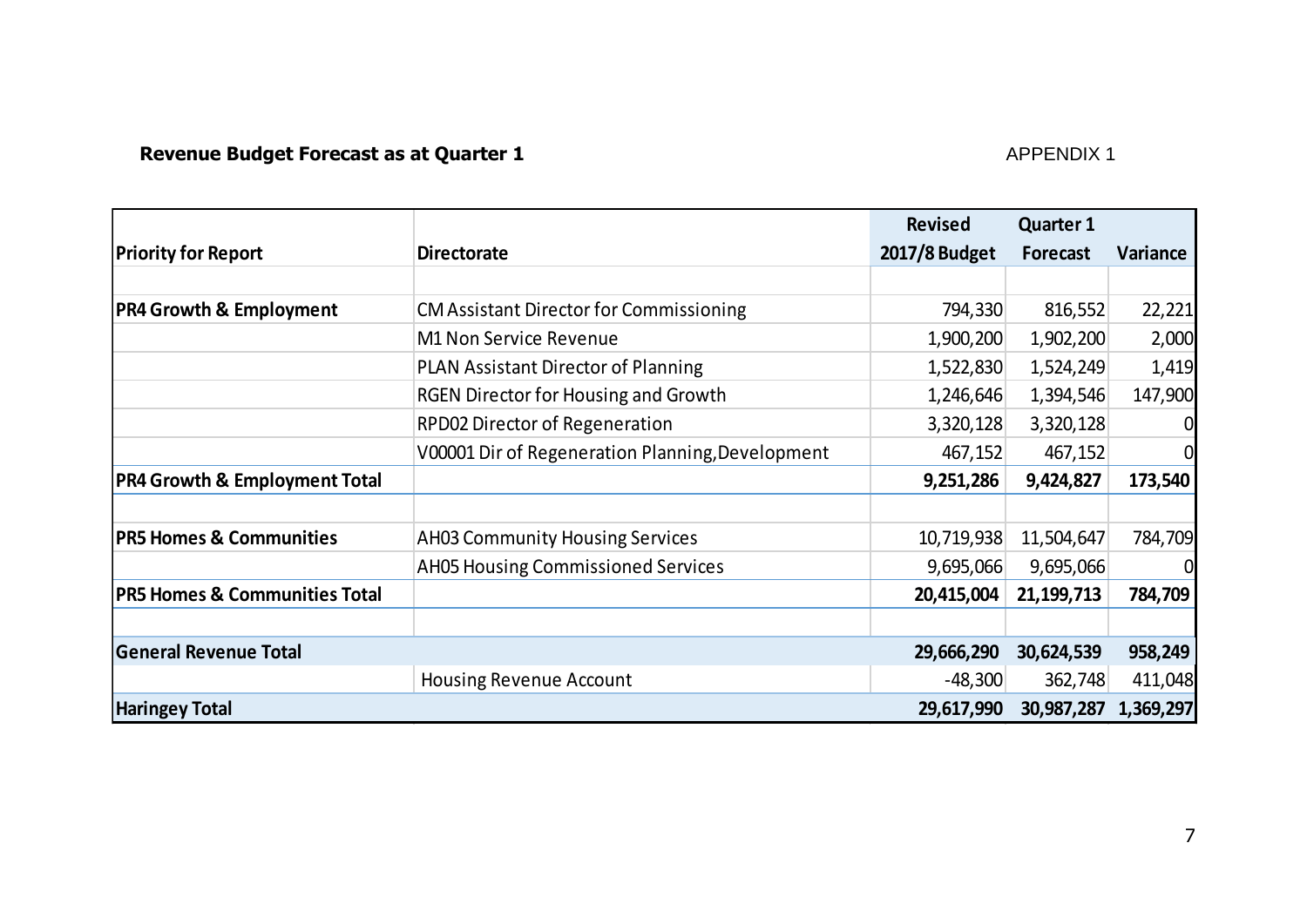HRA Budget Forecast as at Quarter 1 Appendix 2

|                                        |                |                 | Quarter         |
|----------------------------------------|----------------|-----------------|-----------------|
| <b>HRA Budget 2017/18</b>              | 2017/18        |                 |                 |
|                                        | <b>Revised</b> | <b>Forecast</b> | <b>Forecast</b> |
|                                        | <b>Budget</b>  | <b>Spend</b>    | Variance        |
|                                        | £000's         | £000's          | £000's          |
| <b>Income</b>                          |                |                 |                 |
| <b>Dwelling Rental Income</b>          | (81, 838)      | (81, 809)       | 29              |
| <b>Non Dwelling Rents</b>              | (2,997)        | (2,872)         | 125             |
| <b>Hostel Rental Income</b>            | (1,996)        | (1, 914)        | 82              |
| Leasehold Service Charge Income        | (7, 143)       | (7, 143)        | $\overline{0}$  |
| <b>Tenant Service Charge Income</b>    | (10, 972)      | (10, 716)       | 256             |
| Miscellaneous Income                   | (7, 418)       | (7,018)         | 401             |
| <b>Total Income</b>                    | (112, 364)     | (111, 471)      | 893             |
|                                        |                |                 |                 |
| <b>Expenditure</b>                     |                |                 |                 |
| <b>Non-HfH Estates Costs</b>           | 7,485          | 7,823           | 338             |
| Housing Management Costs & NNDR        | 6,113          | 5,866           | (247)           |
| Repairs & Maintenance                  | 0              | 0               | 0               |
| <b>Bad Debt Provision</b>              | 1,022          | 1,022           | 0               |
| <b>Hostel Expenditure</b>              | 579            | 579             | 0               |
| <b>Supported Housing</b>               | 135            | 250             | 115             |
| <b>Community Alarm</b>                 | 1,298          | 1,411           | 113             |
| <b>Regeneration Team Recharge</b>      | 810            | 859             | 49              |
| <b>Other Property Costs</b>            | 2,438          | 1,956           | (481)           |
| <b>General Fund Recharges</b>          | 4,917          | 4,549           | (368)           |
| <b>Capital Financing Costs</b>         | 12,400         | 12,400          | 0               |
| <b>Depreciation Charge</b>             | 18,000         | 18,000          | 0               |
| Management Fee                         | 40,135         | 40,135          | 0               |
| <b>Total Expenditure</b>               | 95,332         | 94,850          | (482)           |
|                                        |                |                 |                 |
| (Surplus) for the year on HRA services | (17, 032)      | (16, 621)       | 411             |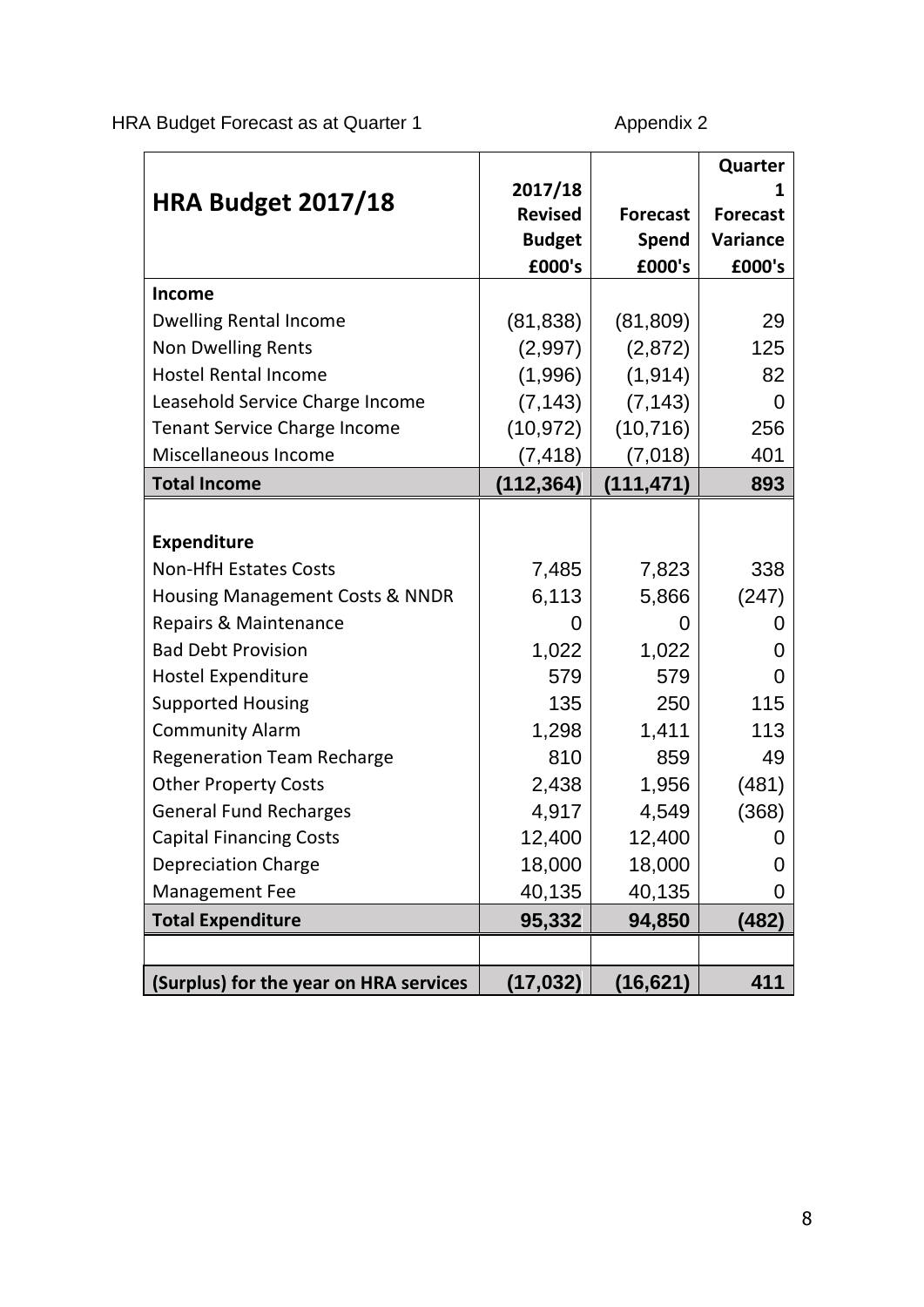# MTFS Savings P4 Growth and Employment Appendix 3a and Contact Contact Appendix 3a

|     | Ref Proposal                                                            | <b>Savings</b><br><b>Target</b><br>2017-18<br>£000's | delay        | <b>Risk of</b><br>Risk of deliveri<br>saving | Overall<br>ng full risk RAG |       | <b>Firm</b><br><b>Commitme</b><br>nt<br>for<br>savings<br>achieveabl<br>e for<br>2017/18<br>£'000 | Details of impact of under achievement of savings and<br>mitigating actions                                                                                                                                                            |
|-----|-------------------------------------------------------------------------|------------------------------------------------------|--------------|----------------------------------------------|-----------------------------|-------|---------------------------------------------------------------------------------------------------|----------------------------------------------------------------------------------------------------------------------------------------------------------------------------------------------------------------------------------------|
|     | P4 - Growth & Employment                                                |                                                      |              |                                              | 0                           |       |                                                                                                   |                                                                                                                                                                                                                                        |
|     | 4.1 Tottenham Regeneration programme                                    | 213                                                  | 1            | 1                                            | 1                           | Green |                                                                                                   | 213   Achieved: Savings already taken from the budget                                                                                                                                                                                  |
| 4.2 | <b>Planning service</b><br>Increase in planning income                  | 40                                                   | $\mathbf{2}$ | 1                                            | $\overline{2}$              | Green |                                                                                                   | 40   savings achieved                                                                                                                                                                                                                  |
| 4.3 | Corporate projects<br>- Transfer of functions to HDV                    | 250                                                  | 5            | 3                                            | 15                          |       |                                                                                                   | Mitigating action: because the overspend relates to the transition to<br>the HDV costs will be rolled into the Director Regen and Growth's<br>HDV Transformation Fund bid and funds vired across to balance the<br>budget once secured |
|     | <b>Subtotal (New MTFS)</b>                                              | 503                                                  |              |                                              |                             |       | 253                                                                                               |                                                                                                                                                                                                                                        |
|     | <b>OLD MTFS (GREEN SAVINGS)</b>                                         |                                                      |              |                                              |                             |       |                                                                                                   |                                                                                                                                                                                                                                        |
| 48  | Planning - Wider restructure reducing to core<br>service                | 75                                                   | 1            | 1                                            |                             | Green |                                                                                                   | 75   savings achieved                                                                                                                                                                                                                  |
| 49  | <b>Restructure Economic Development Team to</b><br>deliver new Strategy | 250                                                  | $\mathbf{1}$ | $\mathbf{1}$                                 |                             | Green | 250                                                                                               |                                                                                                                                                                                                                                        |
|     | Subtotal (Old MTFS)                                                     | 325                                                  |              |                                              |                             |       | 325                                                                                               |                                                                                                                                                                                                                                        |
|     | <b>Total</b>                                                            | 828                                                  |              |                                              |                             |       | 578                                                                                               |                                                                                                                                                                                                                                        |